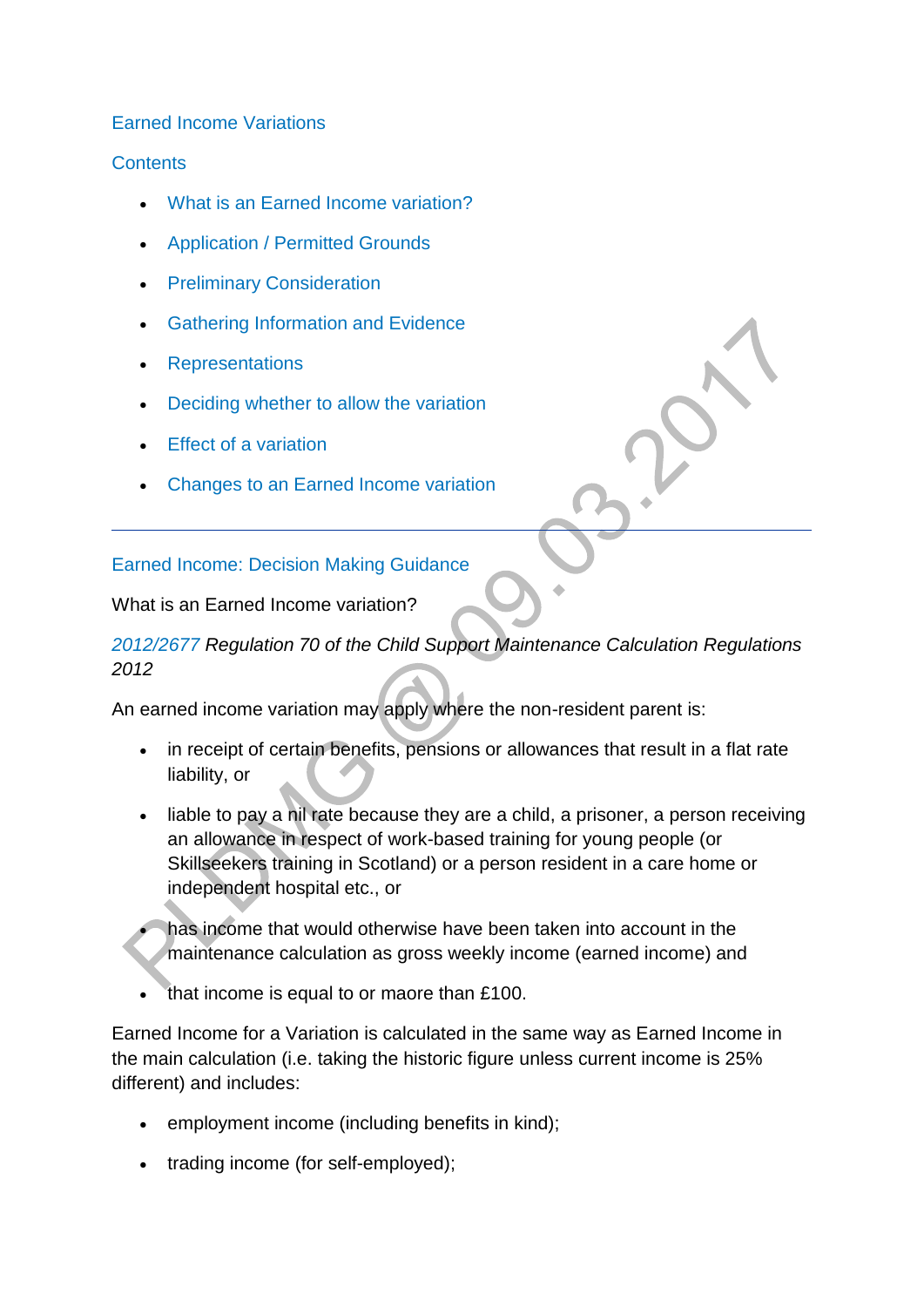- pension income;
- Social Security income (taxable benefits only): Incapacity Benefit, Contributory Employment and Support Allowance, Jobseekers Allowance, Income Support.

Universal credit- note, where a non-resident parent or their partner is receiving 'Universal Credit with NO earnings', the non-resident parent will be on a flat rate of maintenance where variations cannot be applied, similarly to other income-related benefits.

#### [Return to Contents](http://np-cmg-sharepoint.link2.gpn.gov.uk/sites/policy-law-and-decision-making-guidance/Pages/Variations/Additional%20Income/Earned-Income.aspx#DMGcontents)

# [Earned Income: Decision Making Guidance: Application / Permitted Grounds](http://np-cmg-sharepoint.link2.gpn.gov.uk/sites/policy-law-and-decision-making-guidance/Pages/Variations/Additional%20Income/Earned-Income.aspx)

Applicants must state a permitted ground or provide enough information for you to identify the permitted ground.

#### **Earned Income: Permitted Ground**

Some applicants may be aware of the variations scheme, and specifically ask for a variation, stating the grounds on which they wish to apply. In other cases a parent may call you to query that the maintenance calculation does not reflect the nonresident parent's actual income.

#### Example

'It isn't fair that they only have to pay this amount, I know they're receiving benefits, but they're still working'.

In these circumstances, you should try to establish whether the non-resident parent's income would fall within the grounds for an earned income variation. If so, you should advise the applicant of the variations scheme and explain the process to them.

### [Return to Contents](http://np-cmg-sharepoint.link2.gpn.gov.uk/sites/policy-law-and-decision-making-guidance/Pages/Variations/Additional%20Income/Earned-Income.aspx#DMGcontents)

#### [Earned Income: Decision Making Guidance: Preliminary Consideration](http://np-cmg-sharepoint.link2.gpn.gov.uk/sites/policy-law-and-decision-making-guidance/Pages/Variations/Additional%20Income/Earned-Income.aspx)

Once an application has been accepted, it must be given preliminary consideration.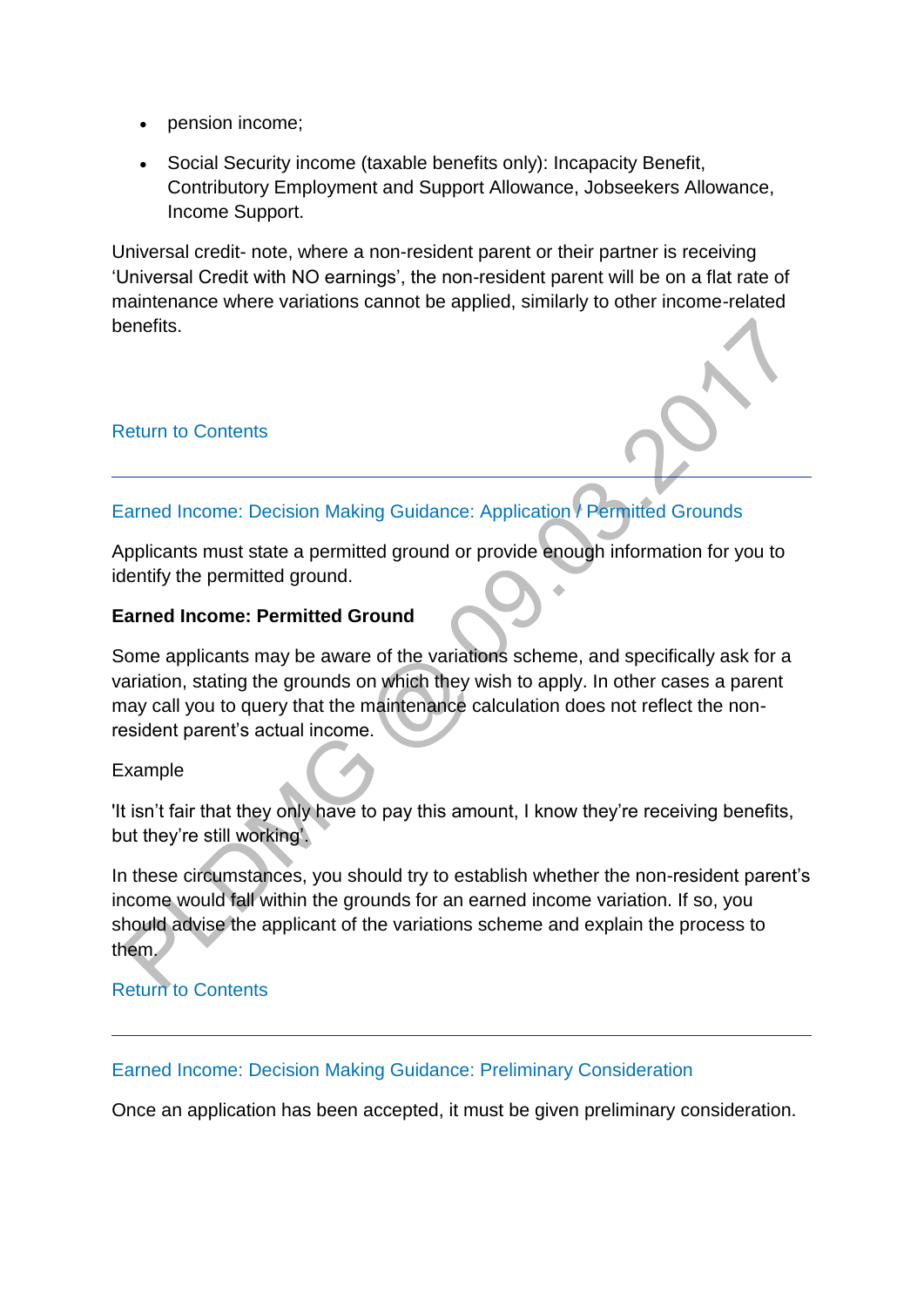Preliminary consideration is an initial sifting process, which allows applications with no prospect of success to be filtered out at the earliest opportunity. This is not intended to be a significant barrier to prevent parents applying.

### **Fact based reasons for rejection**

An application should be rejected immediately if any of the following apply:

- $\bullet$  the non-resident parent's gross weekly income is the capped amount (£3000) per week);
- the amounts claimed do not meet the threshold;
- a default maintenance decision (DMD) is in force;
- the non-resident parent is liable to pay the flat rate or nil rate because they or their partner are in receipt of certain benefits including the situation where Universal Credit with no earned income is in receipt.

### **Discretionary reasons for rejection: general**

Applications may also be rejected if you consider that the applicant has:

- not stated a ground or provided enough information for you to identify a ground;
- stated a ground, but has not provided any facts to support that ground or justify further enquiries;
- stated a ground and provided facts, but those facts do not fit that ground or any alternative ground.

# **Earned Income: Discretionary Reasons for Rejection**

For the ground to be identified, the parent with care must confirm:

- the type of earned income the non-resident parent receives (e.g. is it income from employment or from a pension?);
- if the earned income is obtained from employment, the non-resident parent's occupation / employer details (if known);
- how they know about the non-resident parent's earned income. This information must be provided, so you can be satisfied that the application is not spurious / speculative;
- the period the application relates to: e.g. past, present or future. This will be helpful if caseworkers decide to take an application forward where there is no HMRC data.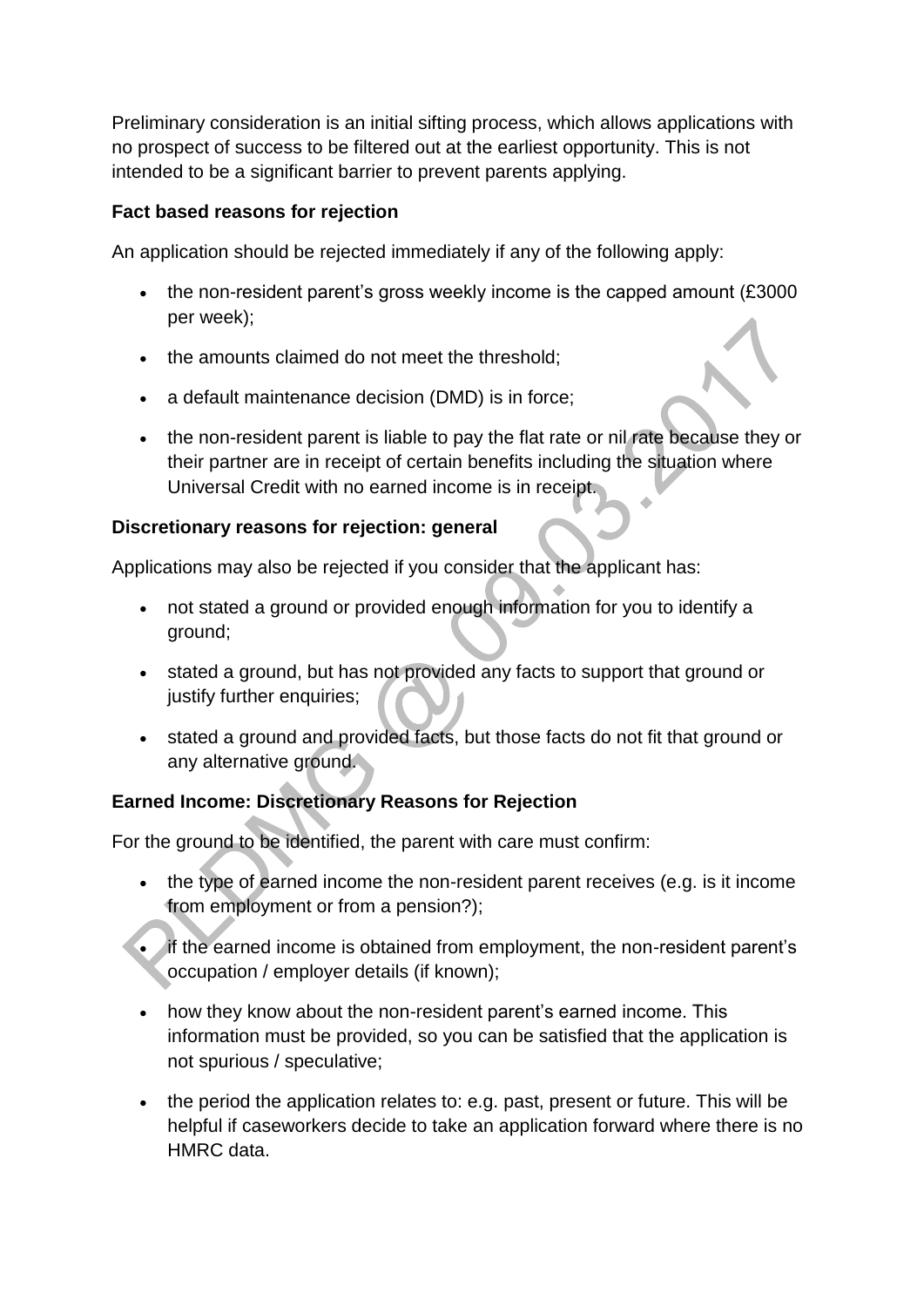However, remember that earned income applications are based on the non-resident parent's income. A parent with care therefore cannot be expected to have all the evidence needed to support their application. For parent with care applications, Section 18 of the Child Maintenance and Other Payments Act 2008 places a duty on the Commission to consider any further information or evidence that is available to it, and to take steps to obtain this information, if it is satisfied that it might affect its decision on whether to agree to a variation.

Example of a satisfactory statement:

Although my ex-partner is receiving a war disablement pension, I know he is working as a full-time teacher.

Example of an unsatisfactory statement:

I think my ex-partner has other money coming in but I don't know exactly what type of income it is'.

In this situation, there are insufficient facts stated to assure you that this is not a spurious or speculative claim. You should explain this to the parent with care and clarify what type of information is needed.

### [Return to Contents](http://np-cmg-sharepoint.link2.gpn.gov.uk/sites/policy-law-and-decision-making-guidance/Pages/Variations/Additional%20Income/Earned-Income.aspx#DMGcontents)

# [Earned Income: Decision Making Guidance: Gathering Information and Evidence](http://np-cmg-sharepoint.link2.gpn.gov.uk/sites/policy-law-and-decision-making-guidance/Pages/Variations/Additional%20Income/Earned-Income.aspx)

If the application is not rejected at preliminary consideration, you need to obtain information and evidence in order to progress.

Remember: you need to use the information sources available to you to try and obtain the details needed for an earned income variation

The first step for an Earned Income Variation will be to check whether there is a positive Historic Income figure recorded on SIEBEL. Depending on the outcome, you may need to ask the non-resident parent for evidence of their Current Income. If so, you should do this as part of the Representations process.

### **Positive figure for the latest available tax year**

If the income figure obtained exceeds £100 per week or more, you should proceed with the application. The next action depends on who made the application.

Parent with care applied: you should proceed to the Representations stage.

Non-resident parent applied: you should inform them of the figure obtained and ask if they agree with it. If the non-resident parent agrees with the Historic Income figure you can proceed to the Representations stage.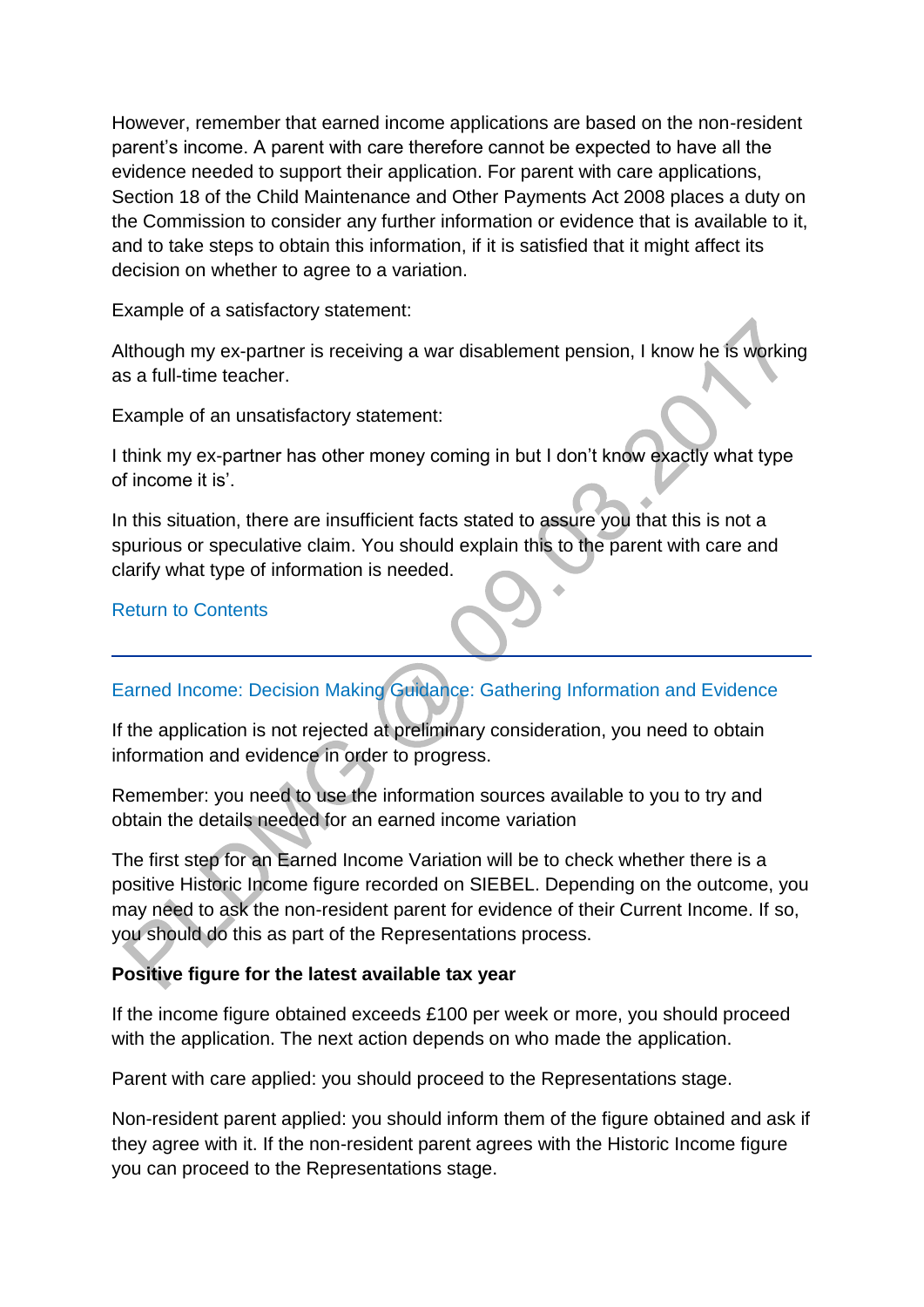If the non-resident parent does not agree with the Historic Income figure you should:

- ask them to submit evidence of their Current Income;
- refer to the guidance on evidence of Current Income for advice about the information / evidence you will need;
- non-resident parents should be allowed 14 days to submit their evidence, but additional time can be allowed if you consider that it is appropriate.
- When the information / evidence has been received, you can proceed to the Representations stage.
- If the non-resident parent fails to submit evidence of their Current Income within the time allowed, you should proceed with the application on the basis of the information held, and proceed to the Representations stage.

No HMRC data or figure is less than £100 per week

If the response from HMRC states that:

- the earned income figure is nil; or
- the earned income figure is below £100 (the threshold for an Earned Income Variation); or
- no earned income details are held / there is no match for the non-resident parent.

The next action will depend on who made the application.

### **Non-resident parent applied**

- Inform the non-resident parent of the information provided by HMRC and ask them to provide evidence of their Current Earned Income. (refer to the guidance on evidence of Current Income for advice about the information / evidence you will need).
- Non-resident parents should be allowed14 days to submit their evidence, but additional time can be allowed if you consider that it is appropriate.
- When the information has been obtained you should check whether the income threshold is satisfied. If so, you can proceed to the Representations stage. If not, you should reject the application.

### **Parent with care applied**

You need to consider whether it is appropriate to obtain evidence of Current Earned Income from the non-resident parent. If so, a request can be made as part of the Representations process under the Child Support Information Regulations 2008 and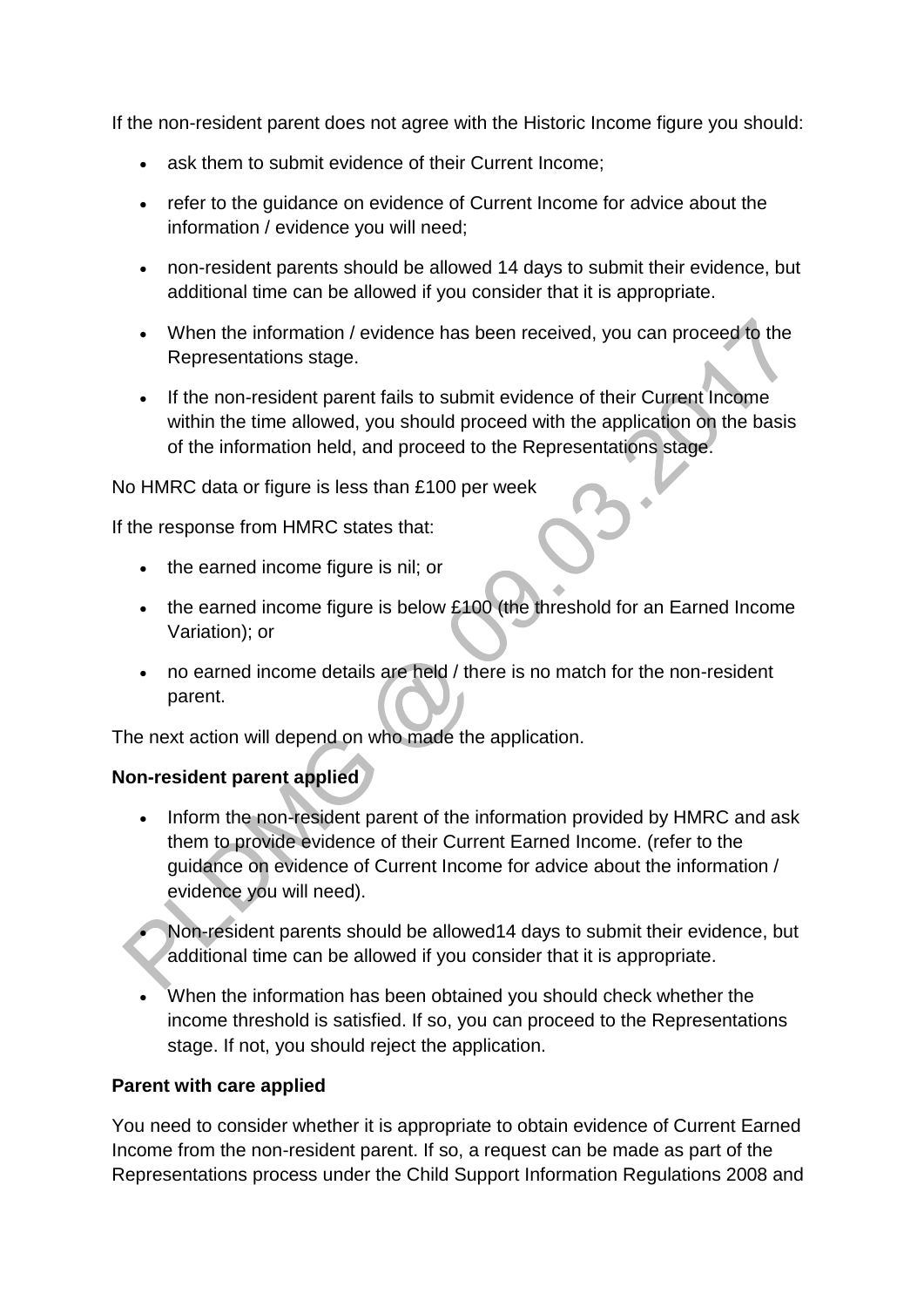the normal evidence requirements will apply. Refer to the section on Current Income Evidence for further advice.

However, before taking this action you must be satisfied that the non-resident parent has earnings of at least £100 per week from either employment/self employment or from a pension. Remember you can ask the parent with care to provide further information if this is needed to take the application forward.

*[2012/2677 R](http://www.legislation.gov.uk/uksi/2012/2677)egulation 58 of the Child Support Maintenance Calculation Regulations 2012*

Example

If the parent with care claims that the non-resident parent is self-employed then you would need to know if the non-resident parent has a business name or at least details of their trade and / or any advertisement details. Likewise, if the parent with care is claiming for pension income then you would need to know who the pension provider is.

If you are not satisfied that the facts justify further enquiries, you can reject the application.

Otherwise the non-resident parent should be asked to provide evidence of their Current Earned Income as part of the Representations process.

[Return to Contents](http://np-cmg-sharepoint.link2.gpn.gov.uk/sites/policy-law-and-decision-making-guidance/Pages/Variations/Additional%20Income/Earned-Income.aspx#DMGcontents)

# [Earned Income: Decision Making Guidance: Representations](http://np-cmg-sharepoint.link2.gpn.gov.uk/sites/policy-law-and-decision-making-guidance/Pages/Variations/Additional%20Income/Earned-Income.aspx)

This part of the process gives the other parties notice of the application and the opportunity to comment on it.

# **Representations do not need to be invited if:**

- it is clear from information provided by the applicant / other available sources that the variation will not be successful; or
- HMRC have provided a nil income figure; a figure below the financial threshold; or 'no income details held' and you are not satisfied that it is appropriate to take the application forward on the basis of establishing current income (see below).Regulation 59(2)(b) of the Child Support Maintenance Calculation Regulations 2012

It will not be appropriate to proceed on the basis of establishing current income if:

HMRC do not hold any income data for the non-resident parent; and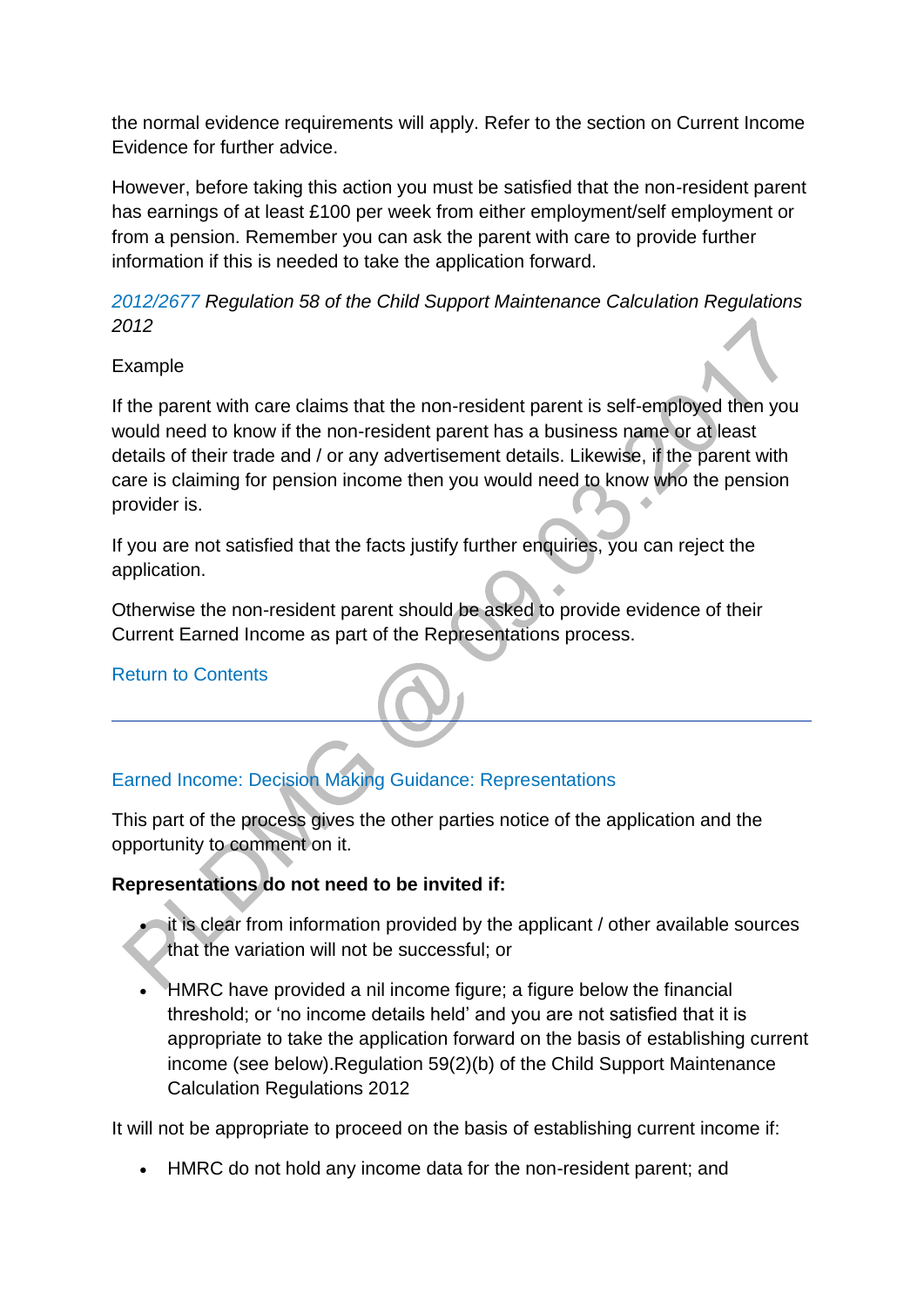• the parent with care is unable to provide basic, factual information about the non-resident parent's circumstances (e.g. their employer / name of business)

In these circumstances, you do not have sufficient factual information to justify seeking comments from the non-resident parent.

If you need to invite Representations, the process required will depend on who has made the application. The sections below provide further advice for each type of application.

Representations: Application made by parent with care

If the application has been made by the parent with care, the non-resident parent must be:

- notified that an application has been made; and
- informed of the grounds that the application has been made on, including details of the figure / information obtained from HMRC and any information / evidence provided by the parent with care; and
- asked to submit any information / evidence that is needed for a decision to be made (refer to the section on Gathering Information and Evidence for details of the information you may need).

The non-resident parent should be given 14 days to respond. Additional time can be allowed if you are satisfied it is reasonable in the circumstances of the case.

The next action will depend on the non-resident parent's response. Refer to the drop downs below for further advice.

# **Non-resident parent agrees the application: positive HMRC figure**

If the non-resident parent agrees the figure supplied by HMRC, then you do not need to obtain any further information. In these circumstances you should notify the parent with care of the income figure obtained before deciding the Variation. Refer to the section on notifying the applicant about Representations for further advice.

# **Non-resident parent agrees the application: no HMRC figure / less than £100**

If the response from HMRC stated that:

- the earned income figure is nil; or
- the earned income figure is below £100 (the threshold for an Earned Income Variation); or
- no earned income details are held / there is no match for the non-resident parent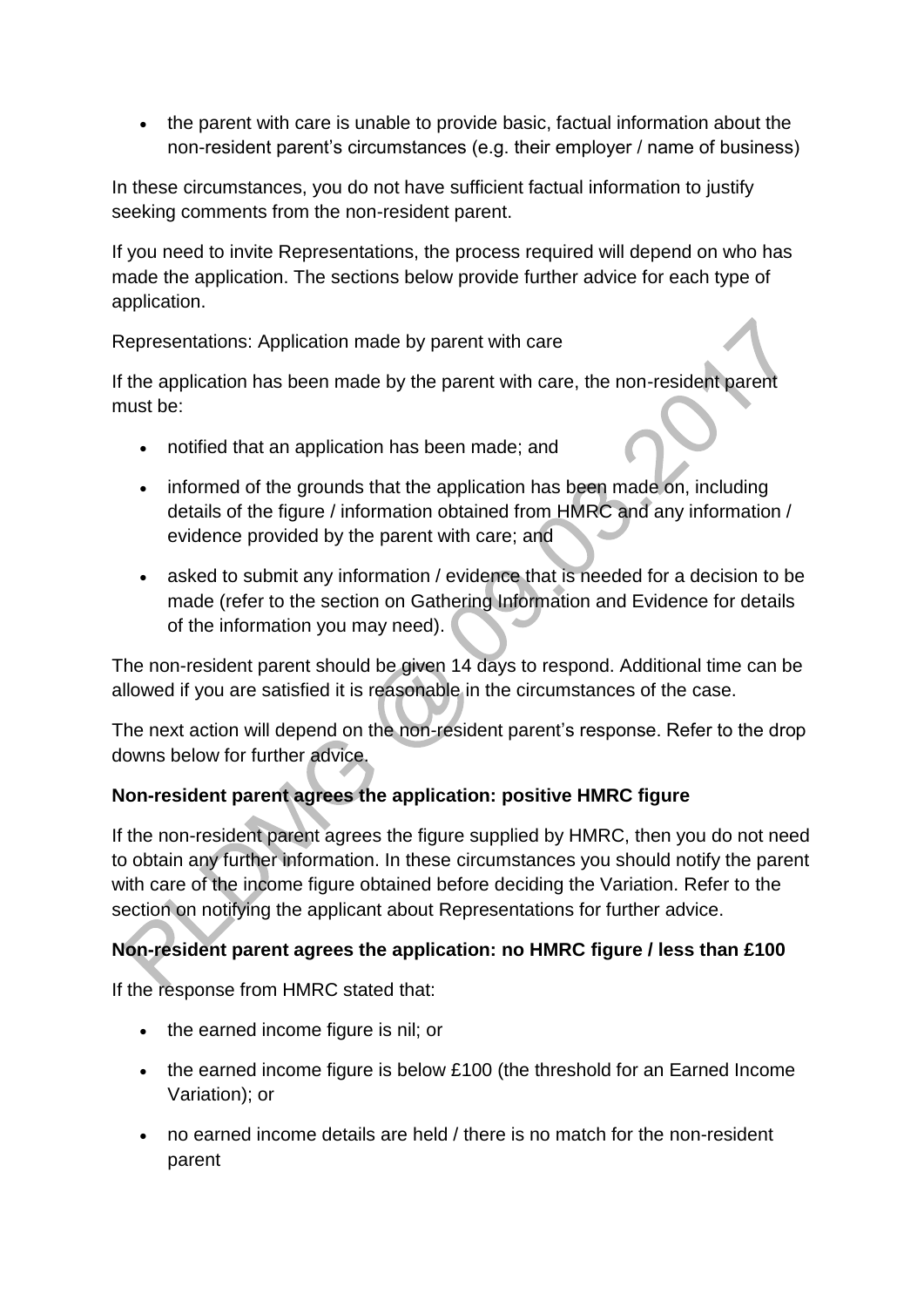but the non-resident parent agrees that they have:

- Current Earned Income of £100 or more; and
- provides evidence confirming what this is

you should notify the parent with care of the income figure obtained before deciding the Variation. Refer to the section on notifying the applicant about Representations for further advice.

### **Non-resident parent fails to respond : positive HMRC figure**

If the non-resident parent fails to respond, but you have obtained a positive income figure from HMRC, you should:

- notify the parent with care of the income figure obtained from HMRC. Refer to the section on notifying the applicant about Representations for further advice and then;
- decide the application on the basis of this figure and any information / evidence provided by the parent with care.

# **Non-resident parent fails to respond : no HMRC figure / less than £100**

If the response from HMRC stated that:

- the earned income figure is nil; or
- $\bullet$  the earned income figure is below £100 (the threshold for an Earned Income Variation); or
- no earned income details are held / there is no match for the non-resident parent;

and the non-resident parent fails to respond, you should refuse the variaition (as the onus is on the applicant to provide sufficient information to enable an application to be progressed).

If the non-resident parent contests the application on the basis that the figure obtained from HMRC does not reflect their current Earned Income, they will be required to provide evidence confirming this.

The evidence required will depend on whether:

- the non-resident parent states their current Earned Income is a different amount; or
- the non-resident parent states they no longer have Earned Income e.g. because they are no longer working.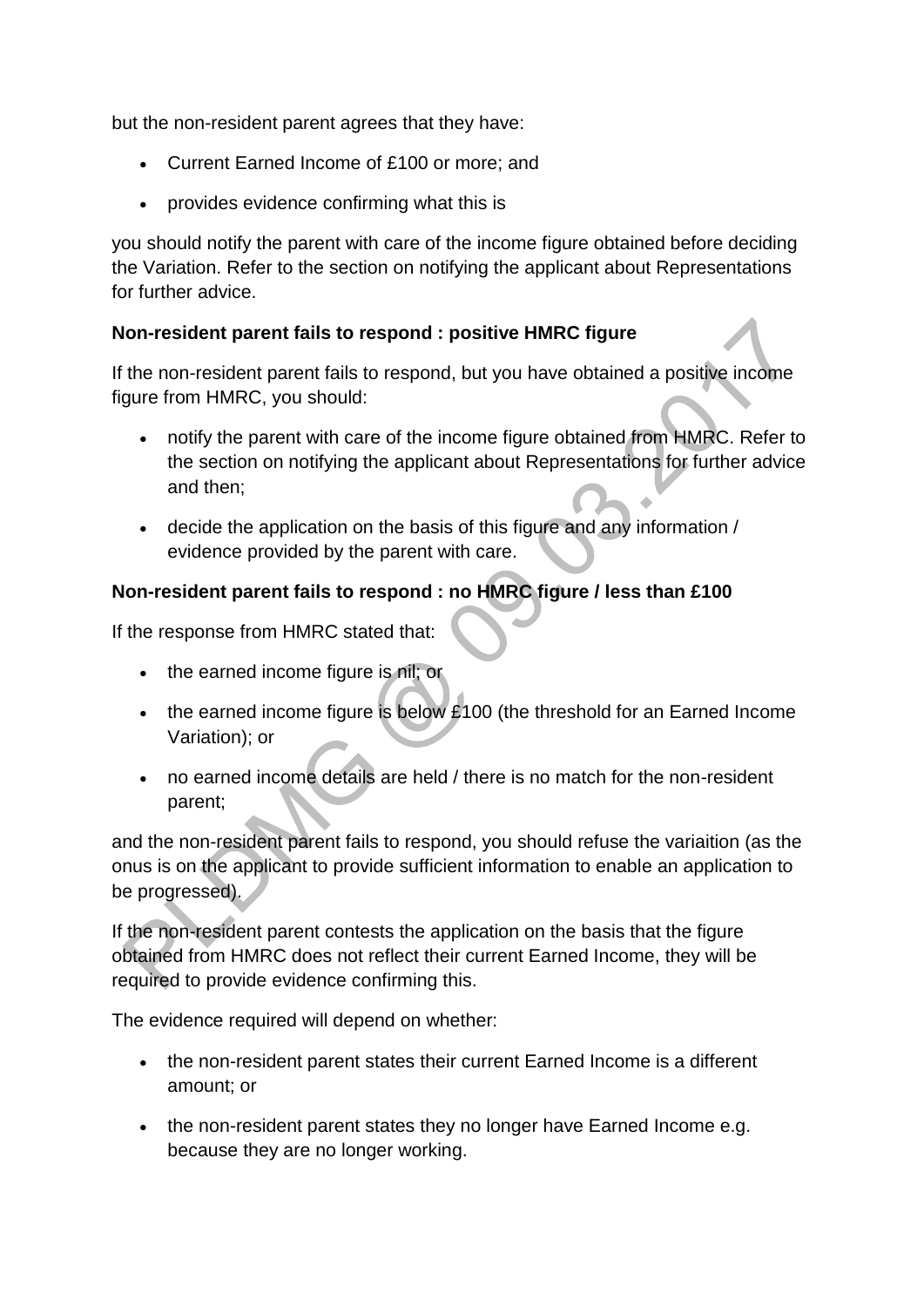Refer to the guidance on Current Income evidence for further advice about the evidence you would need in each of these situations.

If the non-resident parent does not provide the necessary evidence within 14 days, you should proceed on the basis of the information held.

If the non-resident parent provides the necessary evidence, notify the parent with care of the income figure / information obtained before deciding the Variation. Refer to the section on notifying the applicant about Representations for further advice.

REMEMBER: the Tolerance Rule applies to Earned Income Variations. The nonresident parent must show that their Current Earned Income is at least 25% different to the income figure provided by HMRC before it can be considered.

# **Non-resident parent contests the application: positive HMRC figure**

If the non-resident parent contests the application on the basis that the figure obtained from HMRC does not reflect their current Earned Income, they will be required to provide evidence confirming this.

The evidence required will depend on whether:

- the non-resident parent states their current Earned Income is a different amount; or
- the non-resident parent states they no longer have Earned Income e.g. because they are no longer working.

Refer to the guidance on Current Income evidence for further advice about the evidence you would need in each of these situations.

If the non-resident parent does not provide the necessary evidence within 14 days, you should proceed on the basis of the information held.

If the non-resident parent provides the necessary evidence, notify the parent with care of the income figure / information obtained before deciding the Variation. Refer to the section on notifying the applicant about Representations for further advice.

REMEMBER: the Tolerance Rule applies to Earned Income Variations. The nonresident parent must show that their Current Earned Income is at least 25% different to the income figure provided by HMRC before it can be considered.

### **Non-resident parent contests: no HMRC figure / less than £100**

If the response from HMRC stated that:

- the earned income figure is nil; or
- the earned income figure is below £100 (the threshold for an Earned Income Variation); or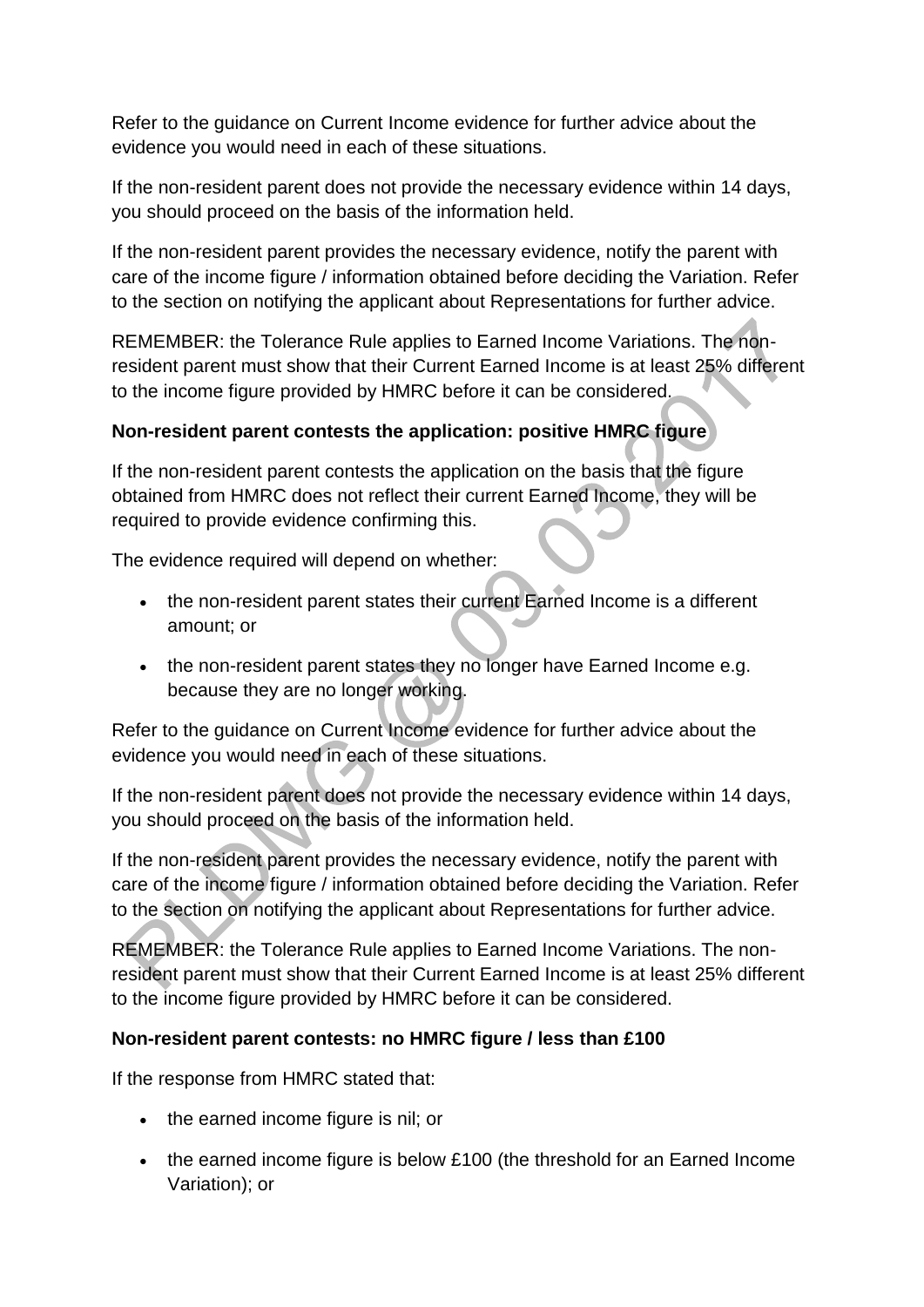no earned income details are held / there is no match for the non-resident parent

And the non-resident parent responds to your request for information stating that they do not have any Current Earned Income, you will need to notify the parent with care of this before deciding the Variation. Refer to the section on notifying the applicant about Representations for further advice.

When you are deciding whether to accept the non-resident parent's statement that they do not have any Earned Income, you should take into account all the information / evidence provided by both parties.

If you are not satisfied that the non-resident parent does not have any Current Earned Income, you should consider a referral to Criminal Compliance.

Notifying the applicant about representations (parent with care applied)

Where the application has been made by the parent with care, they should always be notified about the income figure identified and any representations made by the non-resident parent before you make a decision. They should be given fourteen days to respond. You may allow additional time if you are satisfied it is reasonable in the circumstances of the case. The next action will depend on the parent with care's response.

NOTE: any information from the non-resident parent that falls within the excluded categories should not be disclosed to the parent with care.

# **Parent with care: Response to Representations**

If the parent with care agrees with the facts provided and does not want to make further comments, you can proceed with the application and decide whether to allow the variation.

If they disagree with the facts provided then they should provide further supporting information / evidence.

On receipt of the parent with care's response, you may need to request further information / evidence from the non-resident parent. This will only be necessary if you are unable to make a decision on the basis of the information / evidence provided.

# **Excluded information**

*Regulation 59(5) of the Child Support Maintenance Calculation Regulations 2012* 

1. Medical evidence / advice that has not been disclosed to the applicant or the other party and that you consider could be harmful to the health of the applicant or the other party if disclosed.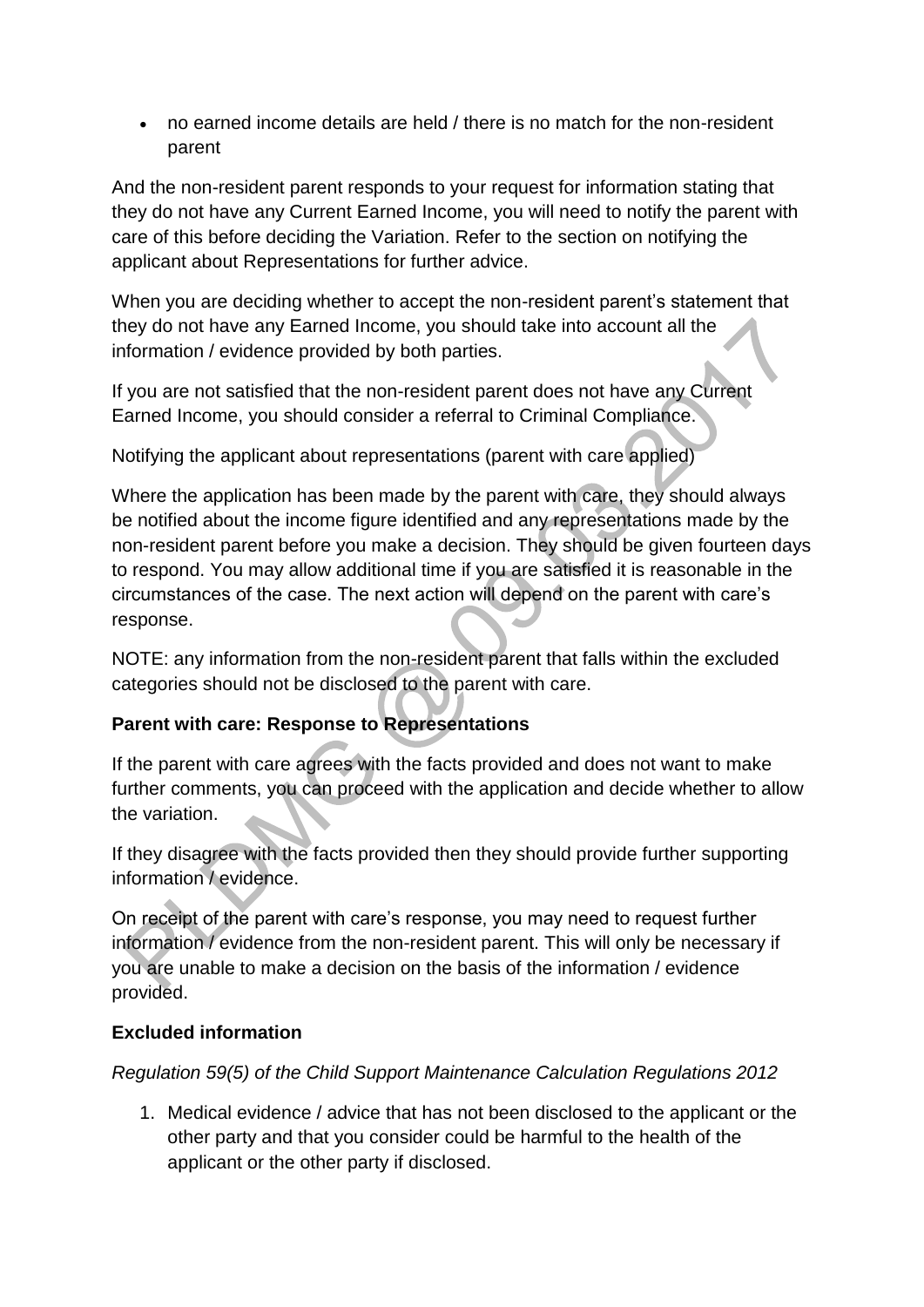2. The address of the other party or qualifying child and any other information that could lead to that person / child being located

Representations: Application made by the non-resident parent

If the application has been made by the non-resident parent, the parent with care must be:

- notified that an application has been made; and
- informed of the grounds that the application has been made on, including any information / obtained from HMRC or provided by the non-resident parent (unless it falls within the excluded information category); and
- asked to submit any relevant information / evidence that they would like to be considered.

REMEMBER: if there is more than one parent / person with care then you should invite representations from all of them.

The parent with care should be given 14 days to respond. You may allow additional time if you are satisfied it is reasonable in the circumstances. The next action will depend on the parent with care's response.

### **Parent with care agrees the application**

If the parent with care agrees with the facts provided and does not want to make further comments, you can proceed with the application and decide whether to allow the variation.

### **Parent with care contests the application**

If the parent with care contests the application then they should provide further supporting information / evidence to support their case.

On receipt of the parent with care's representations, you may need to request further information / evidence from the non-resident parent. This will only be necessary if you are unable to make a decision on the basis of the information / evidence provided.

### **Parent with care fails to respond**

If the parent with care fails to respond then you should proceed on the basis of the information held and decide whether to allow the variation.

### [Return to Contents](http://np-cmg-sharepoint.link2.gpn.gov.uk/sites/policy-law-and-decision-making-guidance/Pages/Variations/Additional%20Income/Earned-Income.aspx#DMGcontents)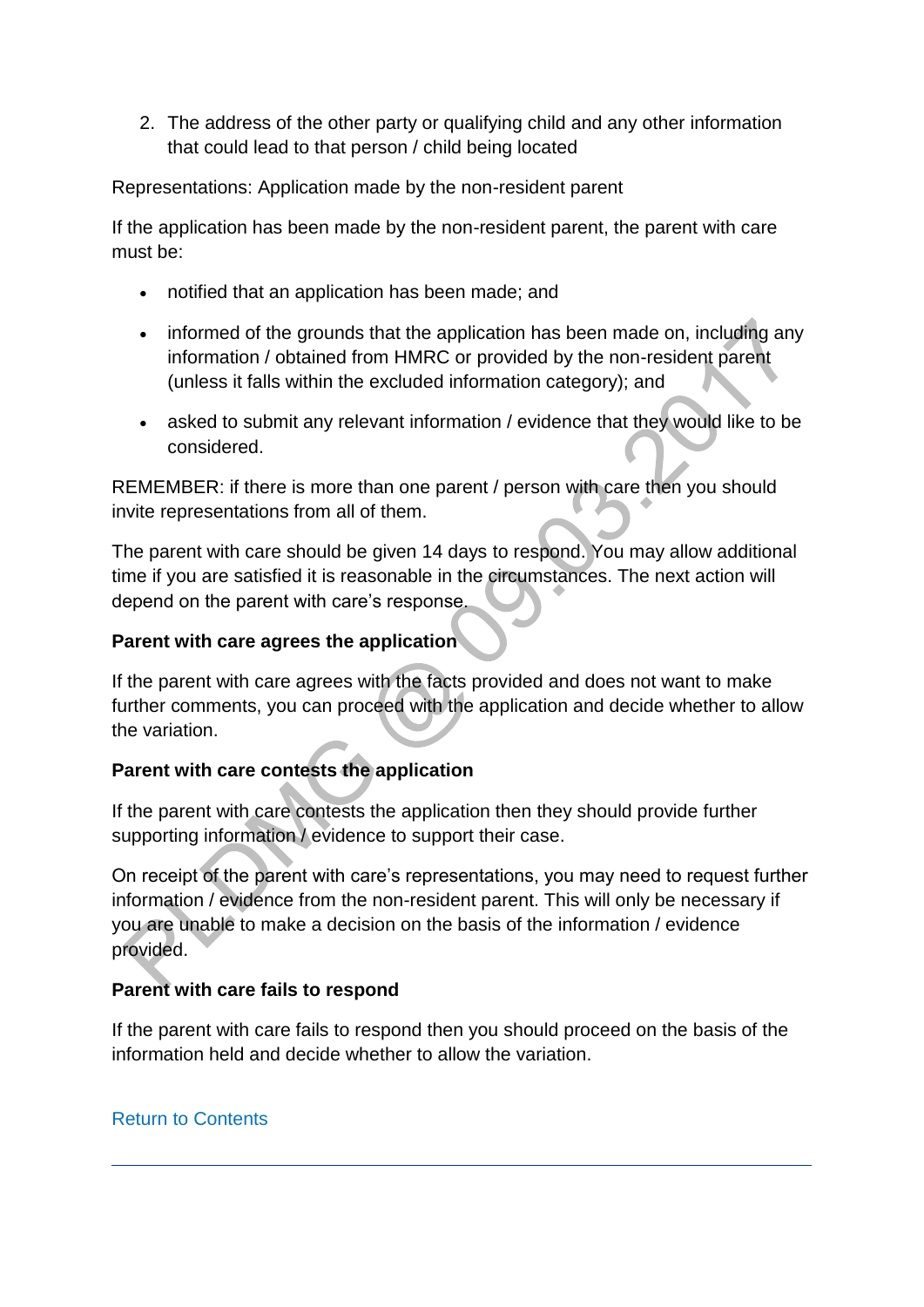### [Earned Income: Decision Making Guidance: Deciding whether to allow the variation](http://np-cmg-sharepoint.link2.gpn.gov.uk/sites/policy-law-and-decision-making-guidance/Pages/Variations/Additional%20Income/Earned-Income.aspx)

When you are deciding whether to allow an earned income variation, you will need to consider:

#### **Is the financial threshold satisfied?**

An application for earned income can only be agreed if the income is equal to or exceeds £100 per week.

If the financial threshold is satisfied, the whole amount of the income can be considered. You do not have to deduct an amount equivalent to the financial threshold.

• Is it [just and equitable](http://np-cmg-sharepoint.link2.gpn.gov.uk/sites/policy-law-and-decision-making-guidance/Pages/Variations/Additional%20Income/Earned-Income.aspx#DMGcontents) to allow the variation

[Return to Contents](http://np-cmg-sharepoint.link2.gpn.gov.uk/sites/policy-law-and-decision-making-guidance/Pages/Variations/Additional%20Income/Earned-Income.aspx#DMGcontents)

[Earned Income: Decision Making Guidance: Effect of a variation](http://np-cmg-sharepoint.link2.gpn.gov.uk/sites/policy-law-and-decision-making-guidance/Pages/Variations/Additional%20Income/Earned-Income.aspx)

There is no ground specific guidance for the effect of a variation. Please refer to the [overview.](http://np-cmg-sharepoint.link2.gpn.gov.uk/sites/policy-law-and-decision-making-guidance/Pages/Variations/Additional%20Income/Earned-Income.aspx#DMGcontents)

[Return to Contents](http://np-cmg-sharepoint.link2.gpn.gov.uk/sites/policy-law-and-decision-making-guidance/Pages/Variations/Additional%20Income/Earned-Income.aspx#DMGcontents)

# [Earned Income: Decision Making Guidance: Changes to an Earned Income variation](http://np-cmg-sharepoint.link2.gpn.gov.uk/sites/policy-law-and-decision-making-guidance/Pages/Variations/Additional%20Income/Earned-Income.aspx)

If an Earned Income Variation is already in place, there are 2 types of changes that can affect it:

- the earned income amount increases / decreases; or
- the earned income ceases.

The following guidance provides advice on the action you should take if these types of changes are reported.

NOTE: if a parent reports within 30 days from the date of the decision that a variation decision is incorrect, then this may be treated as an application for a Revision. Refer to the guidance on Revisions for further advice.

Earned Income Amount Increases / Decreases

Notification of changes to Earned Income amounts will normally be received from: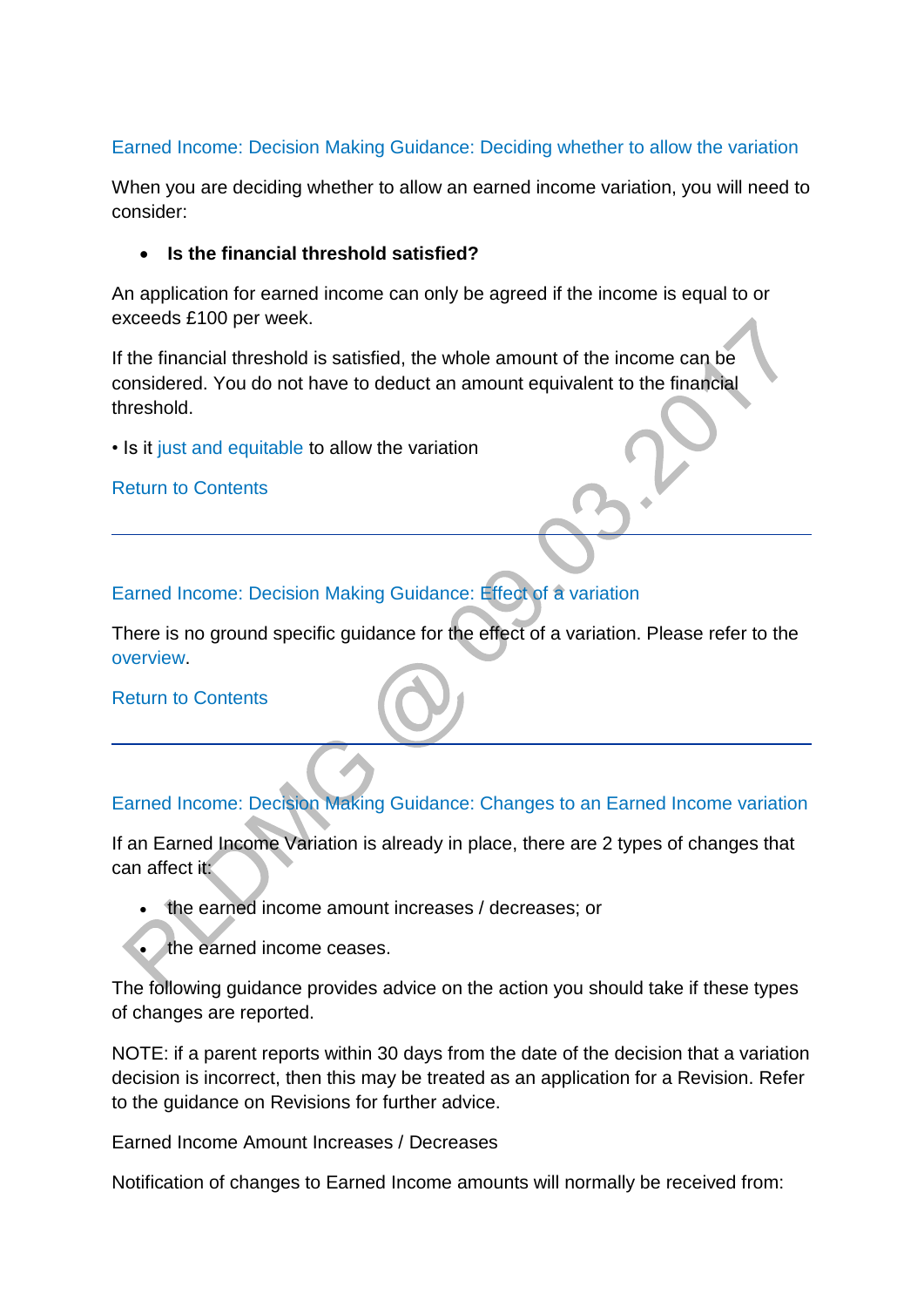- the non-resident parent; or
- the parent with care.

The action you need to take will depend on who has reported the change. Use the drop downs below for further information.

#### **Parent with care reports change**

Parents with care are unlikely to have full evidence of changes to a non-resident parent's income. However, you should not ask the non-resident parent for evidence of their income unless the parent with care provides a valid reason to support their case. It would be unfair to non-resident parents and impose an undue administrative burden on the CMG if we investigated income details solely on the basis of speculative assertions.

If a parent with care reports that the non-resident parent's income has changed, they should be:

- Reminded that we will only consider a change in income if there is at least a 25% difference to the existing figure and it is expected to be a long term change; and
- Asked to explain why they believe the non-resident parent's income has changed.

Example of a Valid Reason:

 My ex partner has been promoted to director and I believe their income has increased by at least 25%.

Example of an Invalid Reason:

I think my ex partner's income has increased because my friend told me.

If the parent with care cannot provide a valid reason, then you should refuse to accept the request for supersession and notify them of this outcome.

If they can provide a valid reason, then you should contact the non-resident parent for confirmation.

Use the drop downs below for further advice on the next appropriate action.

#### **Non-resident parent agrees the reported change has occurred**

If the non-resident parent agrees to the change then you should ask them to provide evidence of their current earned income. Refer to the guidance on Current Income: evidence for further advice.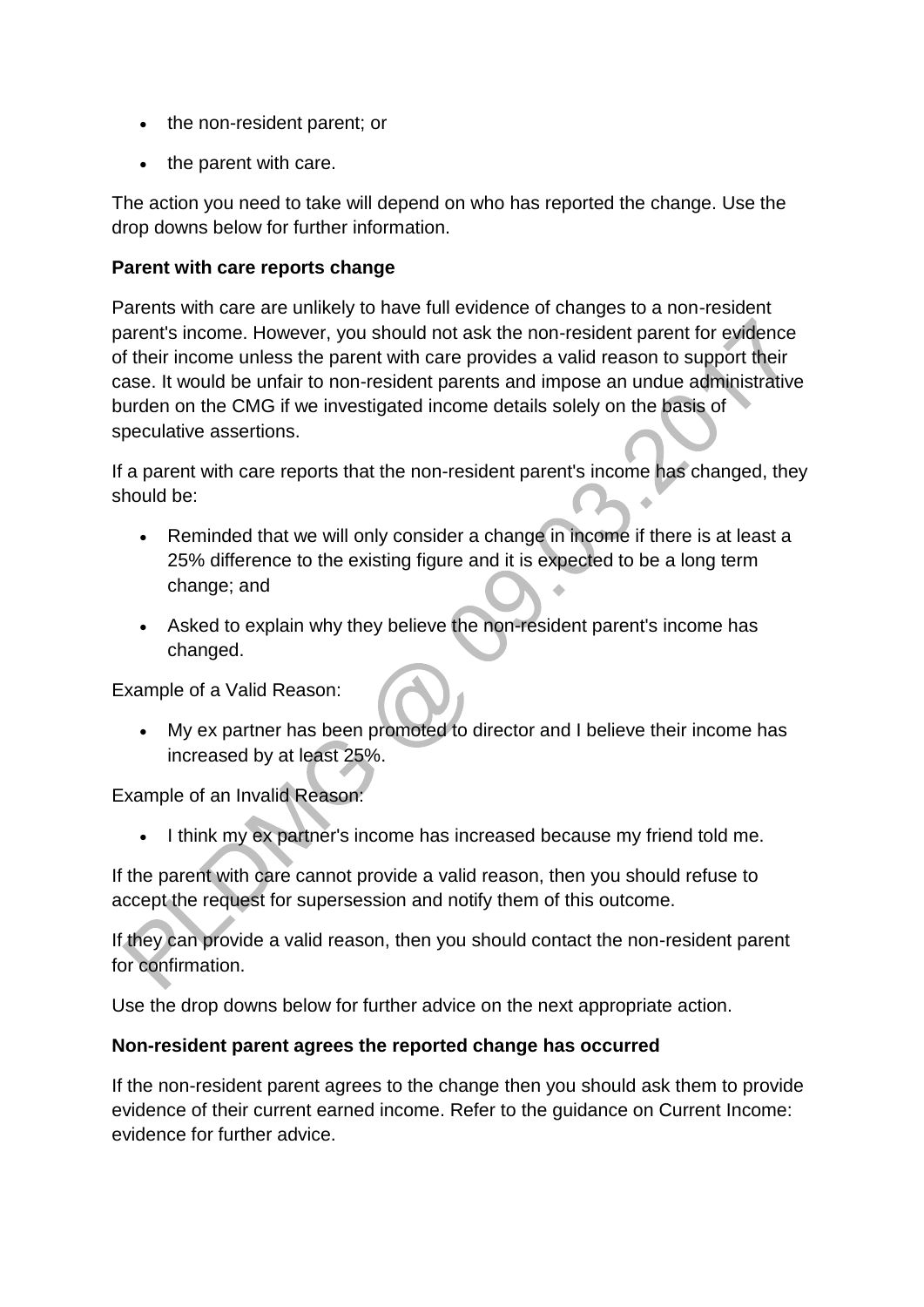When you have received the evidence, you should consider if the new income figure is at least 25% different to the existing income figure in place.

If the new amount is not at least 25% different then you should reject the application for supersession. A notification confirming the refusal to supersede will be issued to all the relevant parties.

If the new amount is at least 25% different, then you will need to decide whether the new effect on the liability is Just and Equitable. Refer to the guidance on Just and Equitable decisions for further advice. You do not need to invite the parent with care to make representations if you are satisfied with the evidence provided.

If you decide it is Just and Equitable, you should complete a supersession to reflect this change and update the Maintenance Calculation.

The effective date of this decision depends on whether the non-resident parent was required to report the change (e.g. their existing calculation was based on current income). In these circumstances, the effective date will be the date the change occurred. Regulation 18(4) of the Child Support Maintenance Calculation Regulations 2012.

If the existing calculation was based on historic income and they were not required to report the change then the effective date will be the date the change was reported. Regulation 18(6)(a) of the Child Support Maintenance Calculation Regulations 2012.

If you decide it is not Just and Equitable, you may reject the supersession or allow the supersession but for a lesser variation amount. A notification confirming the refusal to supersede will be issued to all relevant parties.

### **Non-resident parent does not agree the reported change has occurred**

If the non-resident parent does not agree that a change has occurred, they must provide evidence to confirm their current earned income. Refer to the guidance on Current Income: Evidence for further advice.

When you have received the non-resident parent's evidence, you need to decide whether a change has occurred.

If not, you should reject the supersession. A notification confirming the refusal to supersede will be issued to all the relevant parties.

If you decide there has been a change, you need to consider whether the new income amount is at least 25% different to the existing income figure in place.

If it isn't, then you should reject the application for supersession. A notification confirming the refusal to supersede will be issued to all relevant parties.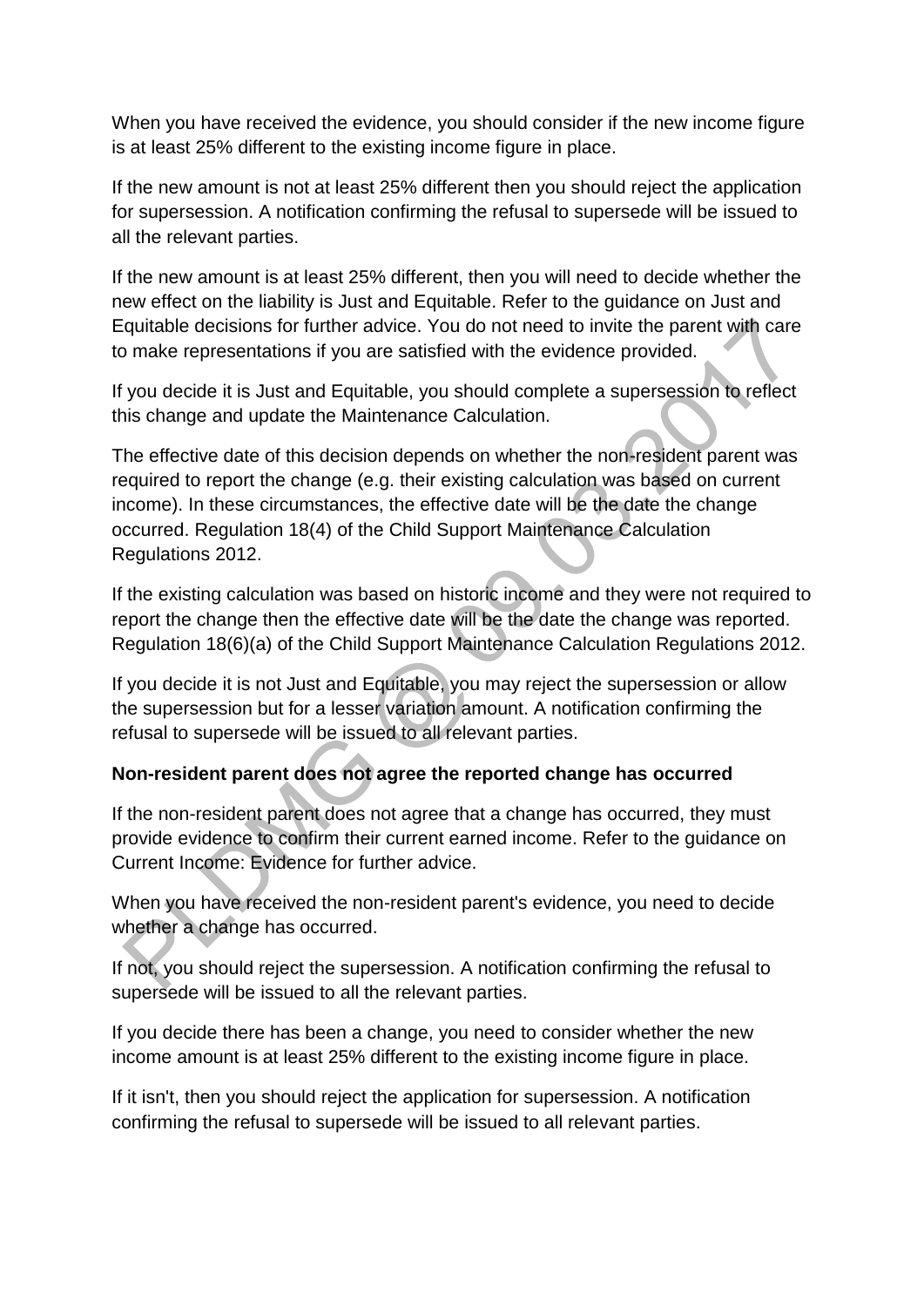If it is, then you will need to decide whether the new effect on the liability is Just and equitable. Refer to the guidance on Just and equitable decisions for further advice. You do not need to invite the parent with care to make Representations if you are satisfied with the evidence provided.

If you decide it is Just and Equitable, you should complete a supersession to reflect this change and update the Maintenance Calculation.

The effective date of this decision depends on whether the non-resident parent was required to report the change. (e.g. their existing calculation was based on current income). In these circumstances, the effective date will be the date the change occurred. Regulation 18(4) of the Child Support Maintenance Calculation Regulations 2012.

If the existing calculation was based on historic income and they were not required to report the change, then the effective date will be the date the change was reported Regulation 18(6)(a) of the Child Support Maintenance Calculation Regulations 2012.

If you decide it is not Just and Equitable, you may reject the supersession or allow the supersession but for a lesser variation amount. A notification confirming the outcome will be issued to all relevant parties.

### **Non-resident parent fails to respond**

Refer to the guidance on Current Income if the non-resident parent fails to respond to a request for income information.

### **Non-resident parent reports change**

If a non-resident parent reports a change in their income, you should:

- remind them that we will only consider a change in income if there is at least a 25% change and if it is expected to be a long term change; and
- ask them to provide sufficient evidence.

Refer to the guidance on evidence of Current Income for further advice.

When you have received the evidence, you should consider if the new income figure is at least 25% different to the existing income figure in place.

If the new amount is not at least 25% different, then you should reject the application for supersession. A notification confirming the refusal to supersede will be issued to all relevant parties.

If the new amount is at least 25% different, then you will need to decide if the new effect on the liability is Just and Equitable. Refer to the guidance on Just and Equitable decisions for further advice. You do not need to invite the parent with care to make representations if you are satisfied with the evidence provided.